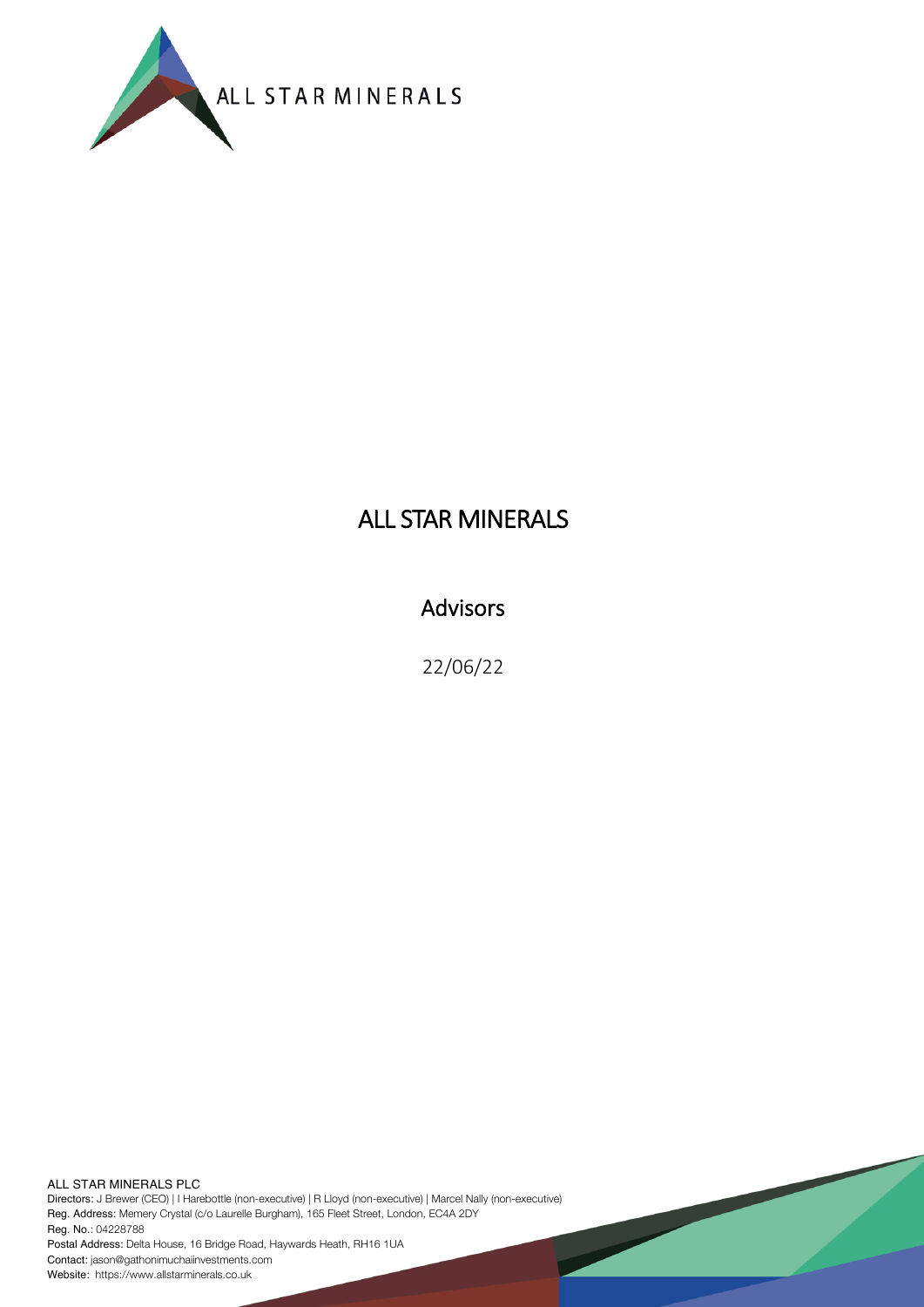# **Table of Contents**

| 1              |       | Brokers - SP Angel Corporate Finance LLP Error! Bookmark not defined. |  |  |
|----------------|-------|-----------------------------------------------------------------------|--|--|
|                | 1.1   |                                                                       |  |  |
|                | 1.2   |                                                                       |  |  |
|                | 1.2.1 |                                                                       |  |  |
| 2              |       |                                                                       |  |  |
|                | 2.1   |                                                                       |  |  |
|                | 2.2   |                                                                       |  |  |
|                | 2.2.1 |                                                                       |  |  |
| 3              |       |                                                                       |  |  |
|                | 3.1   |                                                                       |  |  |
|                | 3.2   |                                                                       |  |  |
|                | 3.2.1 |                                                                       |  |  |
| 4              |       |                                                                       |  |  |
|                | 4.1   |                                                                       |  |  |
|                | 4.2   |                                                                       |  |  |
|                | 4.2.1 |                                                                       |  |  |
| 5              |       |                                                                       |  |  |
|                | 5.1   |                                                                       |  |  |
|                | 5.2   |                                                                       |  |  |
|                | 5.2.1 |                                                                       |  |  |
| 6              |       |                                                                       |  |  |
|                | 6.1   |                                                                       |  |  |
|                | 6.2   |                                                                       |  |  |
|                | 6.2.1 |                                                                       |  |  |
| $\overline{7}$ |       |                                                                       |  |  |
|                | 7.1   |                                                                       |  |  |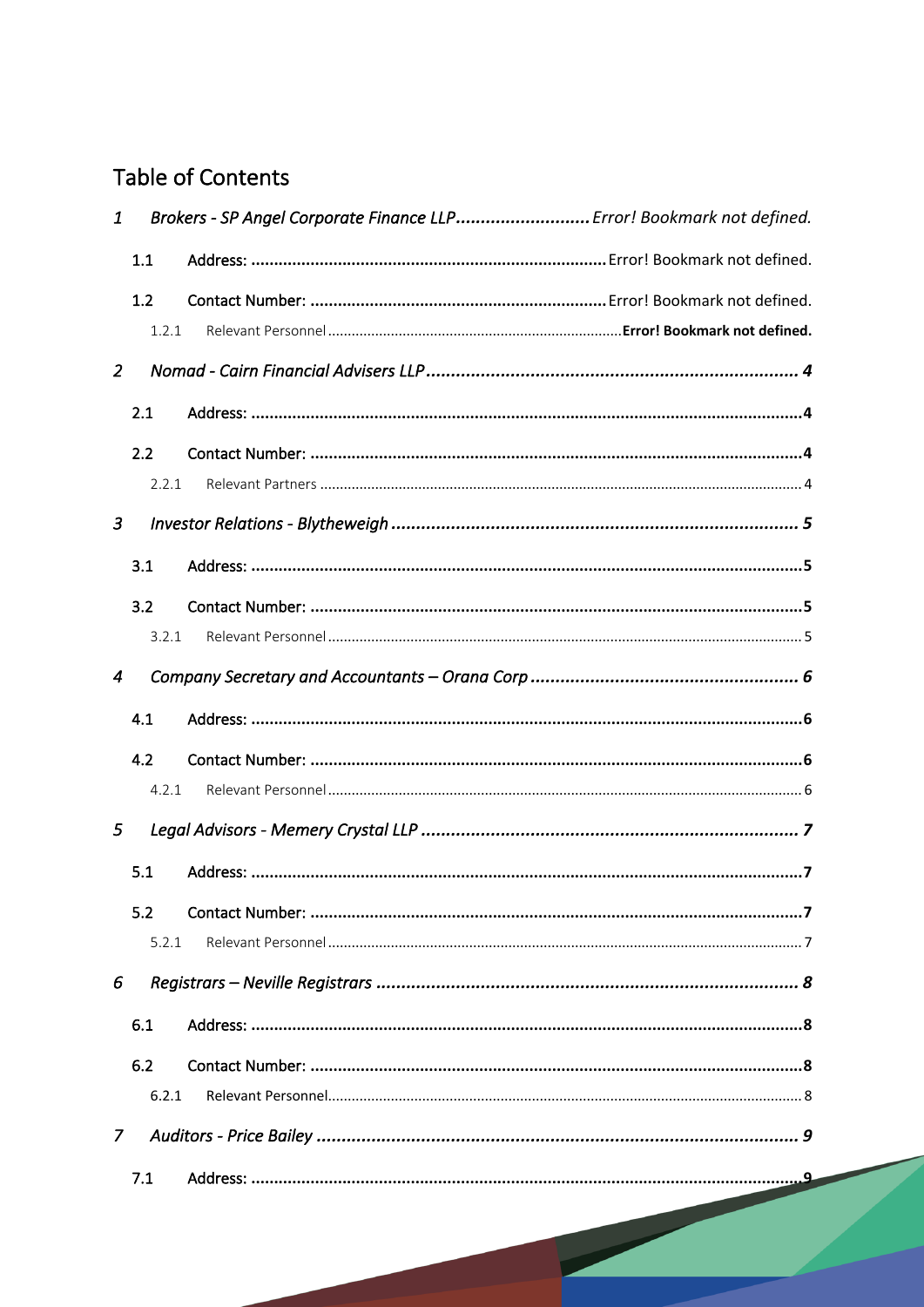| 7.2 |  |
|-----|--|
|     |  |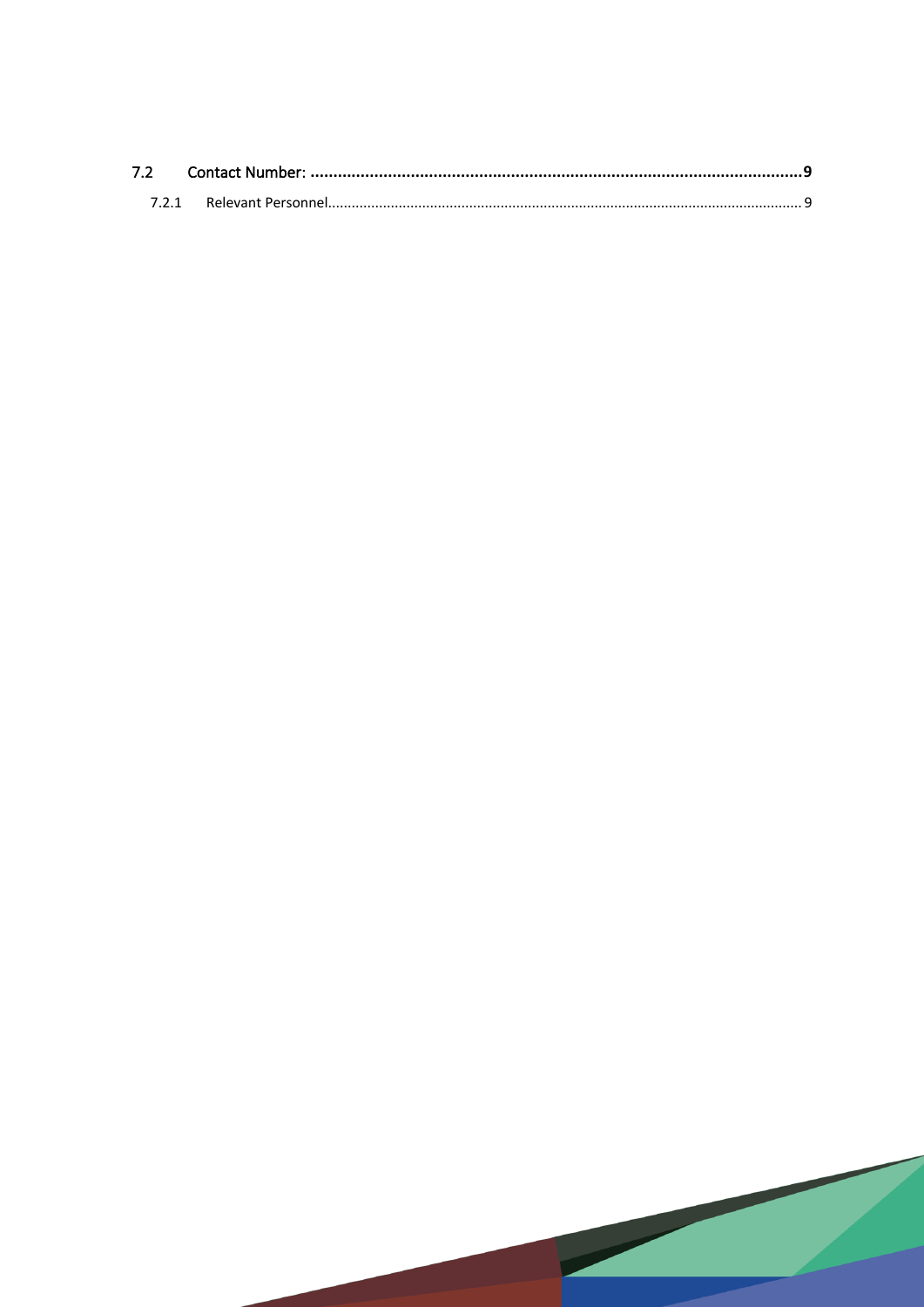## 1 AQSE Corporate Advisor - Cairn Financial Advisers LLP

- 1.1 Address:
	- Ninth floor 107 Cheapside London EC2V 6DN

### 1.2 Contact Number:

+44 (0)20 7213 0880

#### 1.2.1 Relevant Partners

Liam Murray

- M: +44 (0) 20 7213 0883
- E: liam.murray@cairnfin.com

#### Ludovico Lazzaretti

- M: +44 (0) 20 7213 0884
- E: Ludo.lazzaretti@cairnfin.com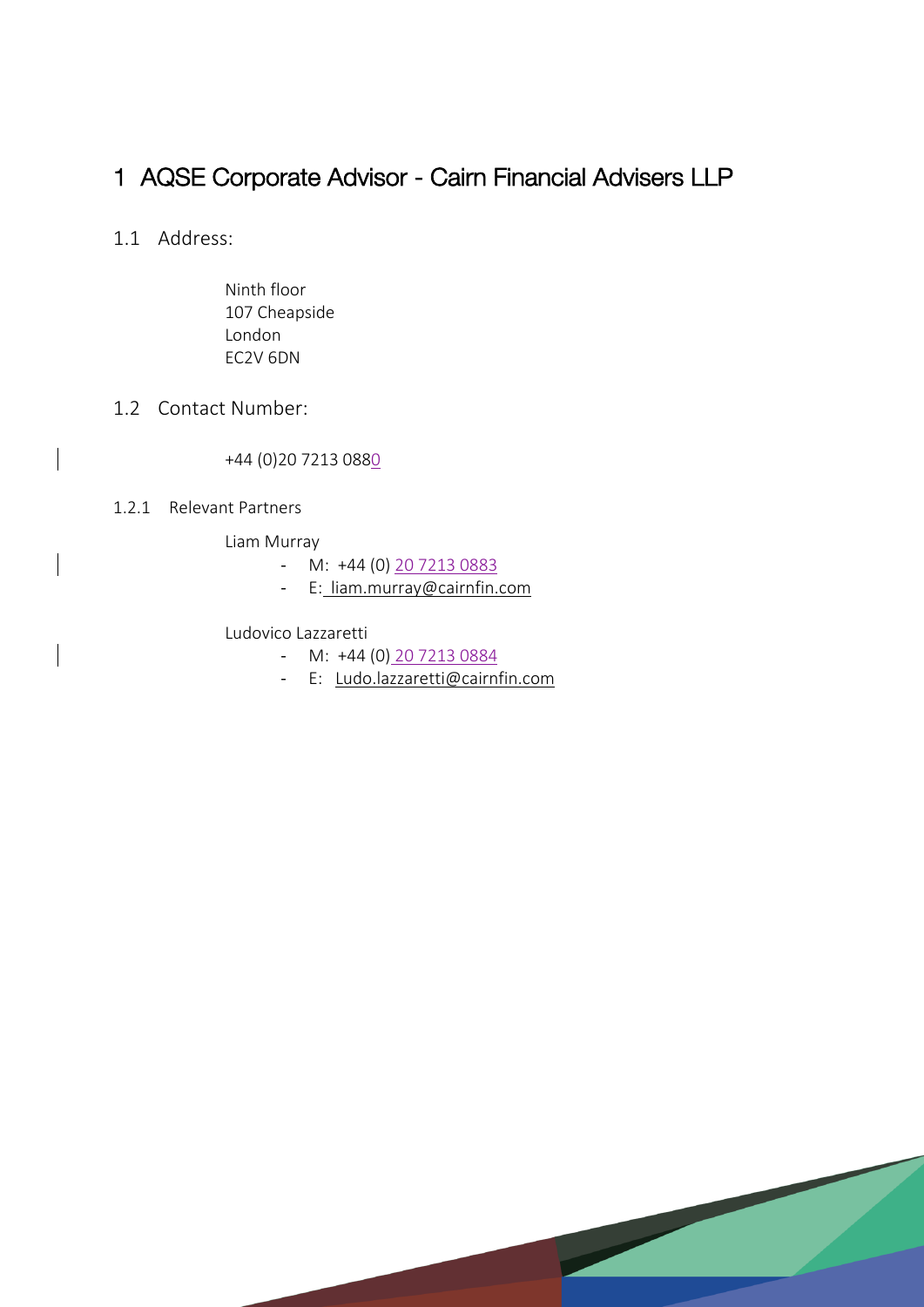## 2 Investor Relations - BlytheRay

### 2.1 Address:

4-5 Castle Court London EC3V 9DL

### 2.2 Contact Number:

+44 (0) 207 138 3204

### 2.2.1 Relevant Personnel

Tim

- Direct line: +44 (0) 207 138 3205
- M: +44 (0) 7816 924626
- H: +44 (0) 207 381 1358
- E: Tim.Blythe@Blytheray.com

#### Megan

- Direct line: +44 (0) 207 138 3222
- M: +44 (0) 7515 857 619
- E: Megan.Ray@Blythewray.com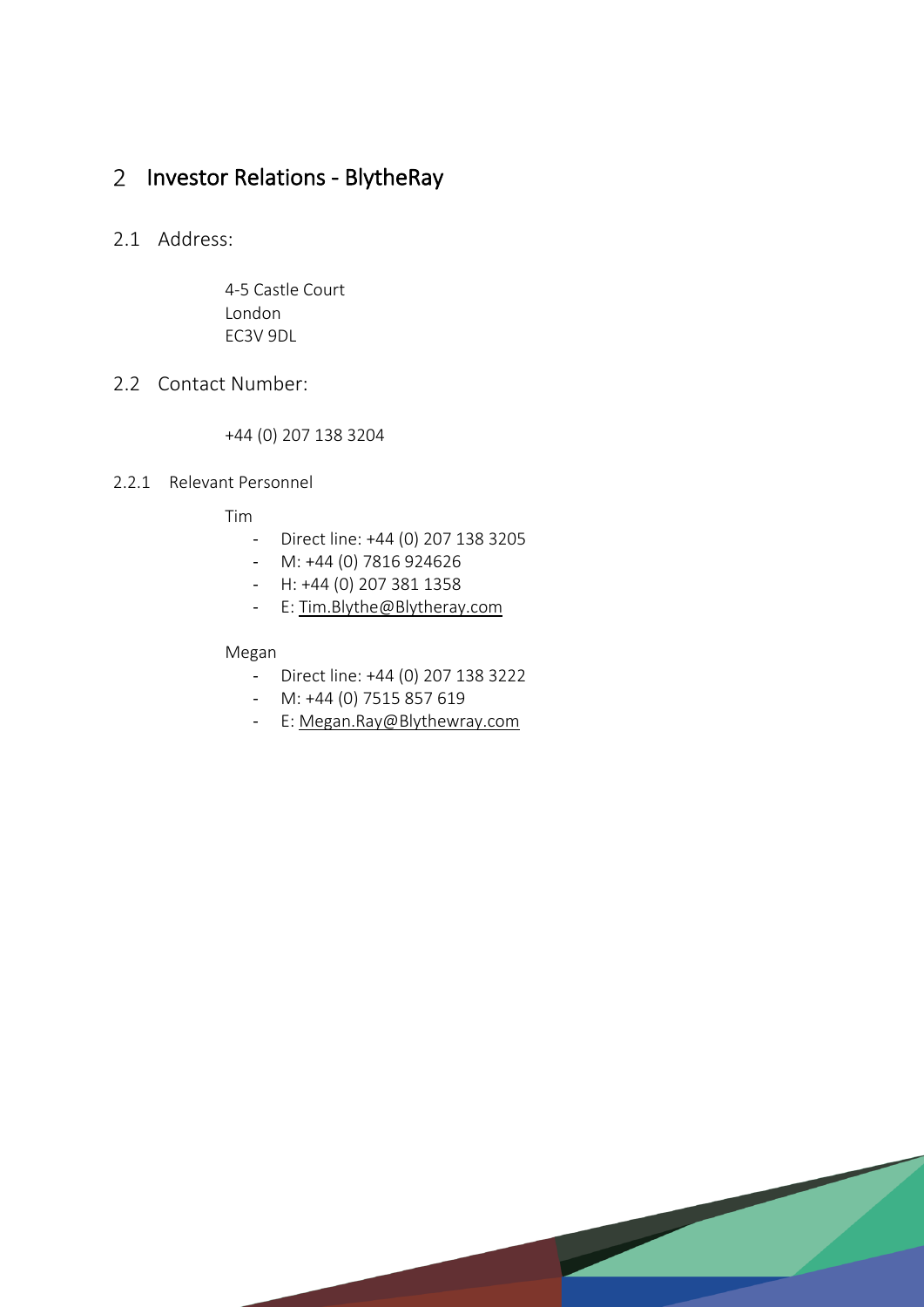# Company Secretary and Accountants – Orana Corp

### 3.1 Address:

Delta House 16 Bridge Road Haywards Heath RH16 1UA

### 3.2 Contact Number:

+44 20 7242 5905

### 3.2.1 Relevant Personnel

Anthony Eastman

- M: +44 (0) 779 543 0246
- E: aeastman@oranacorp.com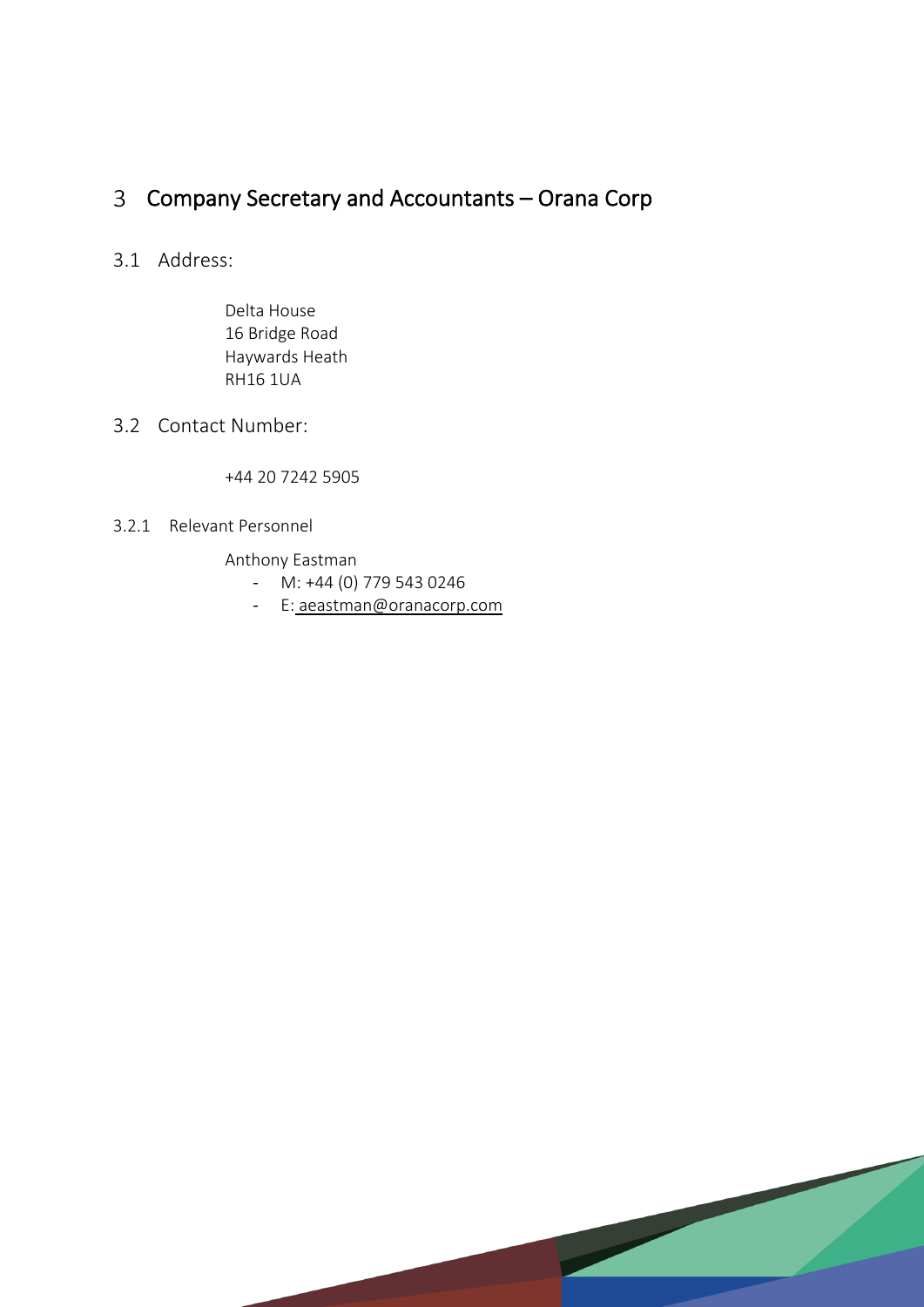## Legal Advisors - Memery Crystal LLP

4.1 Address:

165 Fleet Street London EC4A 2DY

4.2 Contact Number:

+44 20 7242 5905

- 4.2.1 Relevant Personnel
- 4.2.1.1 Chief Executive

Nick David –

- DDI: +44 20 7400 3215
- M: +44 (0) 7885 368 342
- E: nick.davis@memerycrystal.com

### 4.2.1.2 Senior Associate

Robert Black

- DDI: +44 20 7400 3212
- M: +44 (0) 7388 377 127
- E: Robert.Black@memerycrystal.com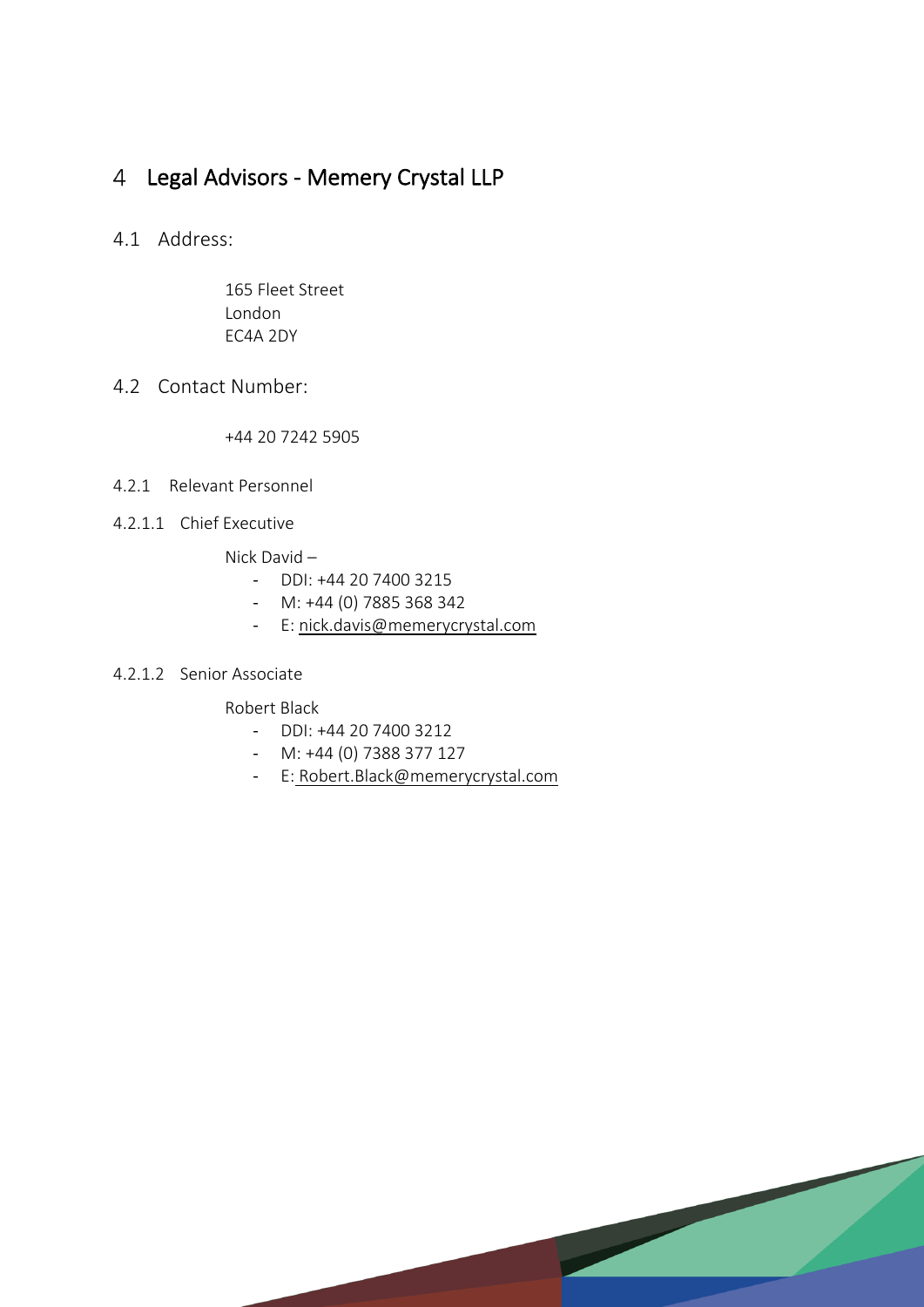## 5 Registrars – Neville Registrars

### 5.1 Address:

Neville House Steelpark Road Halesowen B62 8HD

### 5.2 Contact Number:

+44 (0) 121 585 1131

- 5.2.1 Relevant Personnel
- 5.2.1.1 Registrar

Anne Eades - E: anne@nevilleregistrars.co.uk

5.2.1.2 Meetings Manager & Corporate Actions Executive

Reece Mason

- E: reece@nevilleregistrars.co.uk